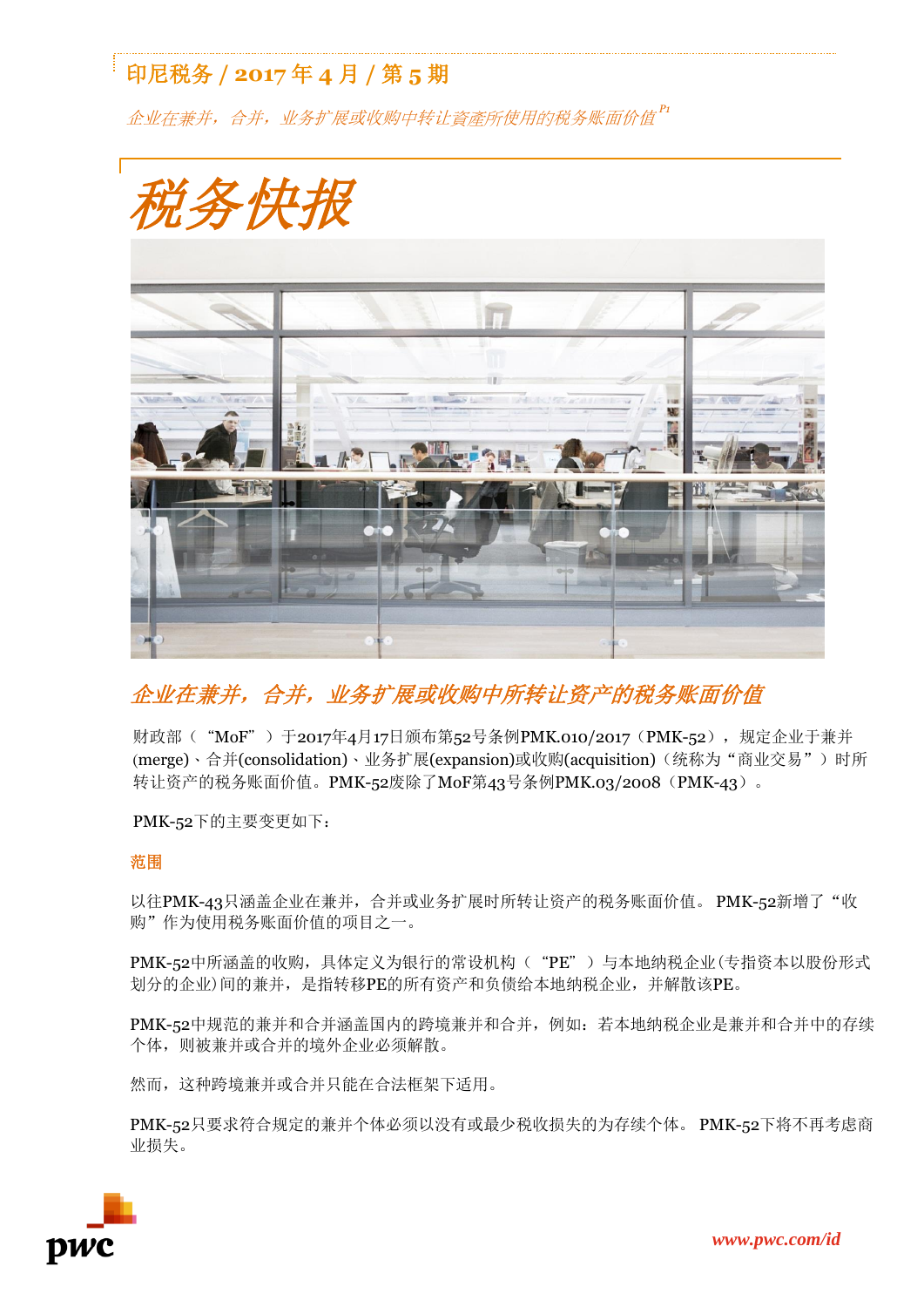PMK-52下的合格商业扩张的也增加了伊斯兰商业机构的分割,以履行法律规定的业务分割义务。这种类 型的伊斯兰教分割交易不需要进行首次公开发行("IPO")。

#### 要求

申请要求与PMK-43相似, 列举如下:

- 1. 商业交易生效之日起六个月内提交申请,需附上商业交易的原因和目的;
- 2. 通过商业目的测试;并且
- 3. 取得所有相关本地纳税企业或PE的完税批复函(*Surat Keterangan Fiskal /"SKF"*) 已更改

以往第三项规定要求所有相关纳税企业均需结清应纳税额。该要求也同样规定于SKF的申请中。虽然仅对 处理过程作出了部分改变,但这意味着纳税企业需要进行两项不同的申请。即:对所转移的资产申请使用 税务账面价值之前需先申请SKF。 有关申请SKF要求的最新规定, 请参考税务总局("DGT") 2014年条 例PER-32 / PJ。

#### 资产出售限制

获得使用税务账面价值转让许可的资产,除非是以增加公司效率为目的,否则不得在商业交易生效之日起 两年内转让给其他方。 PMK-52中澄清了该限制仅适用于固定资产。

PMK-52中要求纳税企业如果希望以转移资产的方式来提高公司的效率,需要申请获批。过去纳税企业只 需要提交书面声明,并没有规定的审批程序。

若未能在规定时间内获得批准或者申请被拒,将导致税务账面价值的批准被撤销,该资产转让价值将根据 市场价值重新计算。

请求批准的时间表,模板和文件要求类似于PMK-43规定。 该申请必须在自资产转让日起一个月内提交。

#### 程序

如果申请文件不完整,DGT可以在收到申请后的15个工作日内要求纳税企业准备好文件。 纳税企业需要 在五个工作日内作出答复,在此期间,DGT不会处理也不会作出任何决定。在这种情况下,纳税企业可能 需要重新提交申请。

DGT在收到完整申请后一个月内需向纳税企业发出批准或拒绝的决定,否则将被视为批准申请,且DGT 必须在前述一個月的截止日期后五个工作日内签发批复函。

#### 常设机构的注销

根据商业收购的规定,银行的PE必须依金融服务管理局(Otoritas Jasa Keuangan /"OJK")法令注销营 业执照,并在收购业务生效之日起两年内完成注销。

如果出现纳税企业预料之外的情况,在经DGT批准后可再延长一年。上述申请延期必须在两年期限截止前 一个月内提出,纳税企业必须在两年期限截止前向OJK申请注销营业执照。

若未能在规定时间内获得申请的批准或者申请被拒,将导致使用税务账面价值的批准被撤销,该资产转让 价值将根据市场价值重新计算。

该申请的流程与结果与上述资产出售的限制相似。

#### 跨境兼并和合并的限制

满足跨境兼并或合并条件的存续纳税企业,將不允许認列境外个体所支付的境外税款或其他费用。

#### 月度企业税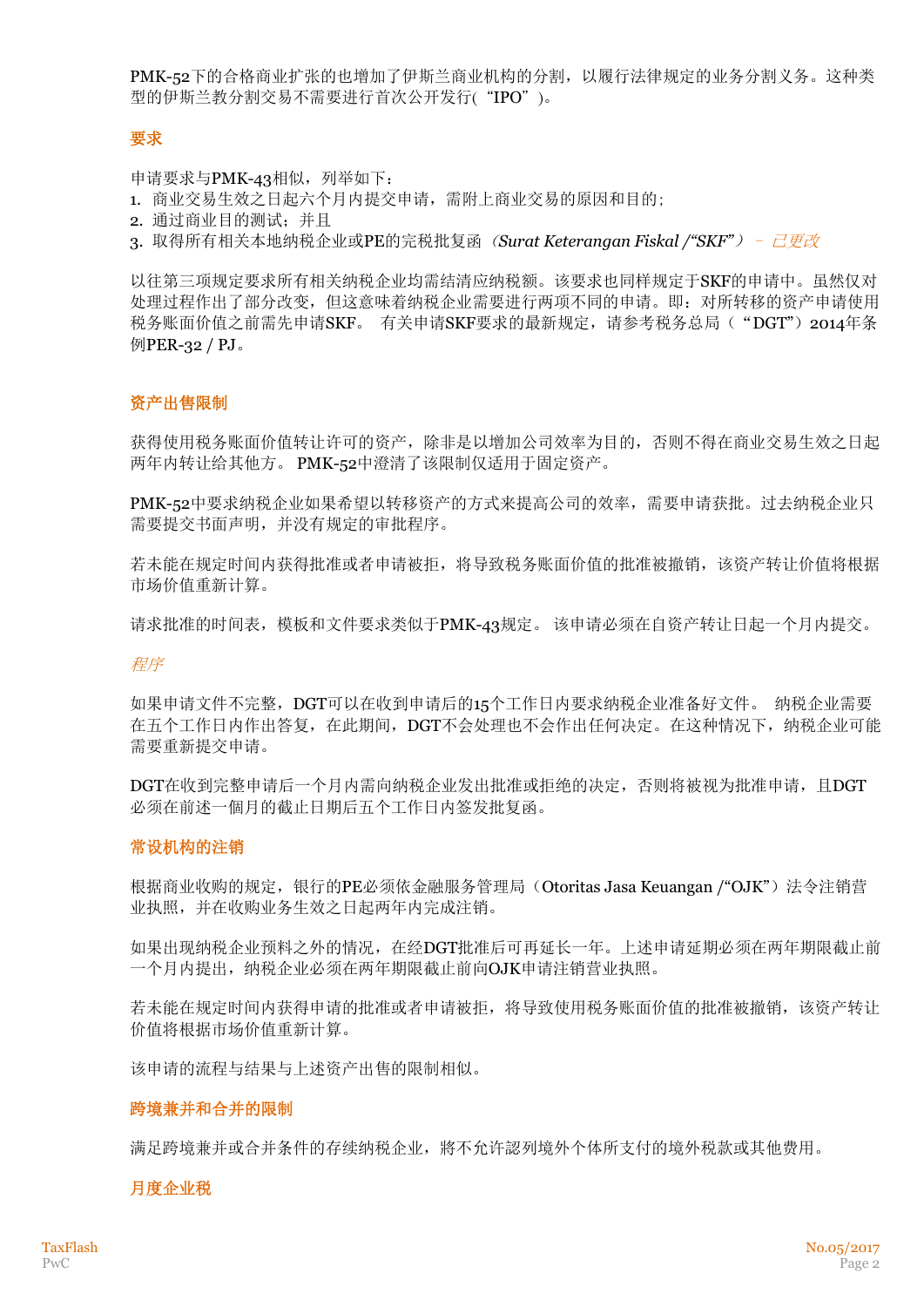符合兼并,合并或收购规定的存续纳税人,每月的企业税税额不得低于兼并,合并或收购前相关个体的每 月纳税合计数。而符合规定的业务扩张的相关個体每月纳税合计数不得低于各个个体扩张前的每月纳税 额。

PMK-52澄清此规定适用至存续个体提交年度(交易发生年)企业所得税申报单为止。

## 过渡条款

2016年12月31日前发生的商业交易中转移资产账面价值的申请仍将依照PMK-43进行处理。PMK-52将适 用于自2017年1月1日起发生的商业交易。

DGT将另行发布进一步的申请程序细节和条例。